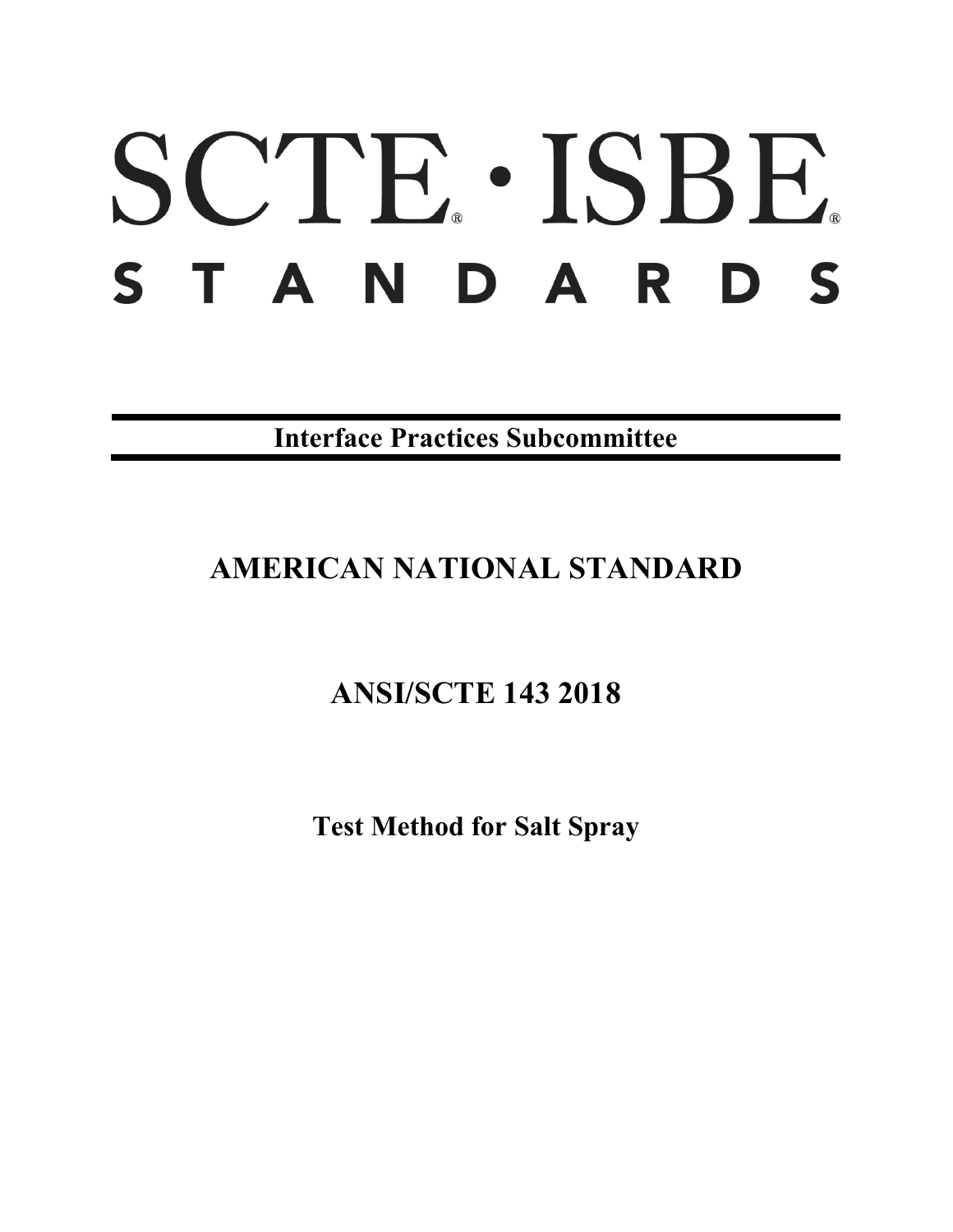# **NOTICE**

The Society of Cable Telecommunications Engineers (SCTE) Standards are intended to serve the public interest by providing specifications, test methods and procedures that promote uniformity of product, interchangeability and ultimately the long term reliability of broadband communications facilities. These documents shall not in any way preclude any member or nonmember of SCTE from manufacturing or selling products not conforming to such documents, nor shall the existence of such standards preclude their voluntary use by those other than SCTE members, whether used domestically or internationally.

SCTE assumes no obligations or liability whatsoever to any party who may adopt the Standards. Such adopting party assumes all risks associated with adoption of these Standards, and accepts full responsibility for any damage and/or claims arising from the adoption of such Standards.

Attention is called to the possibility that implementation of this standard may require the use of subject matter covered by patent rights. By publication of this standard, no position is taken with respect to the existence or validity of any patent rights in connection therewith. SCTE shall not be responsible for identifying patents for which a license may be required or for conducting inquiries into the legal validity or scope of those patents that are brought to its attention.

Patent holders who believe that they hold patents which are essential to the implementation of this standard have been requested to provide information about those patents and any related licensing terms and conditions. Any such declarations made before or after publication of this document are available on the SCTE web site at [http://www.scte.org.](http://www.scte.org/)

All Rights Reserved

© Society of Cable Telecommunications Engineers, Inc. 2018 140 Philips Road Exton, PA 19341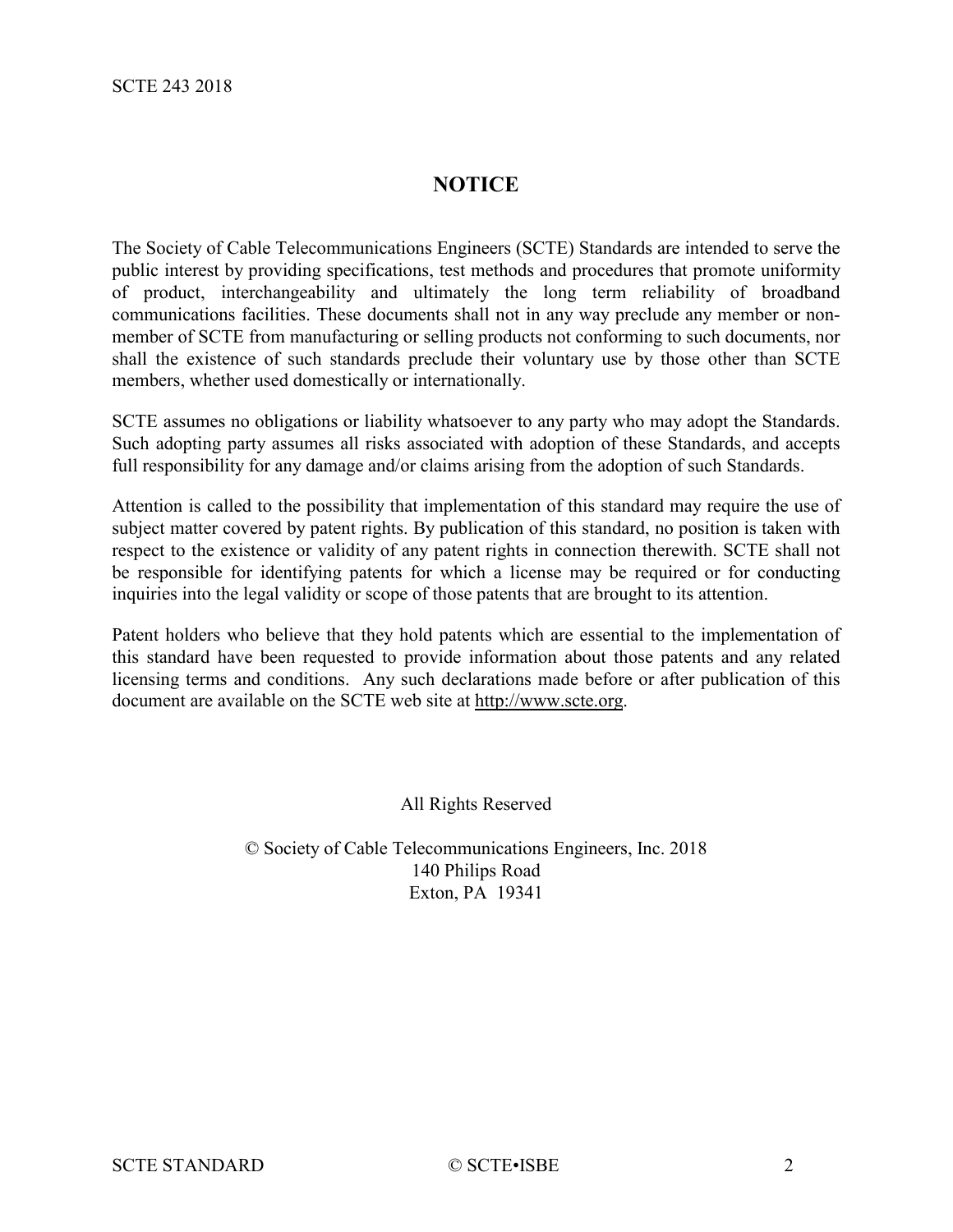# **TABLE OF CONTENTS**

| 2.0 |  |
|-----|--|
| 3.0 |  |
| 4.0 |  |
| 5.0 |  |
| 6.0 |  |
| 7.0 |  |
| 8.0 |  |
|     |  |

## *LIST OF TABLES*

TABLE 1 – [MIN. NO. OF SPECIMENS REQUIRED](#page-5-1) BY EQUIPMENT TYPE 6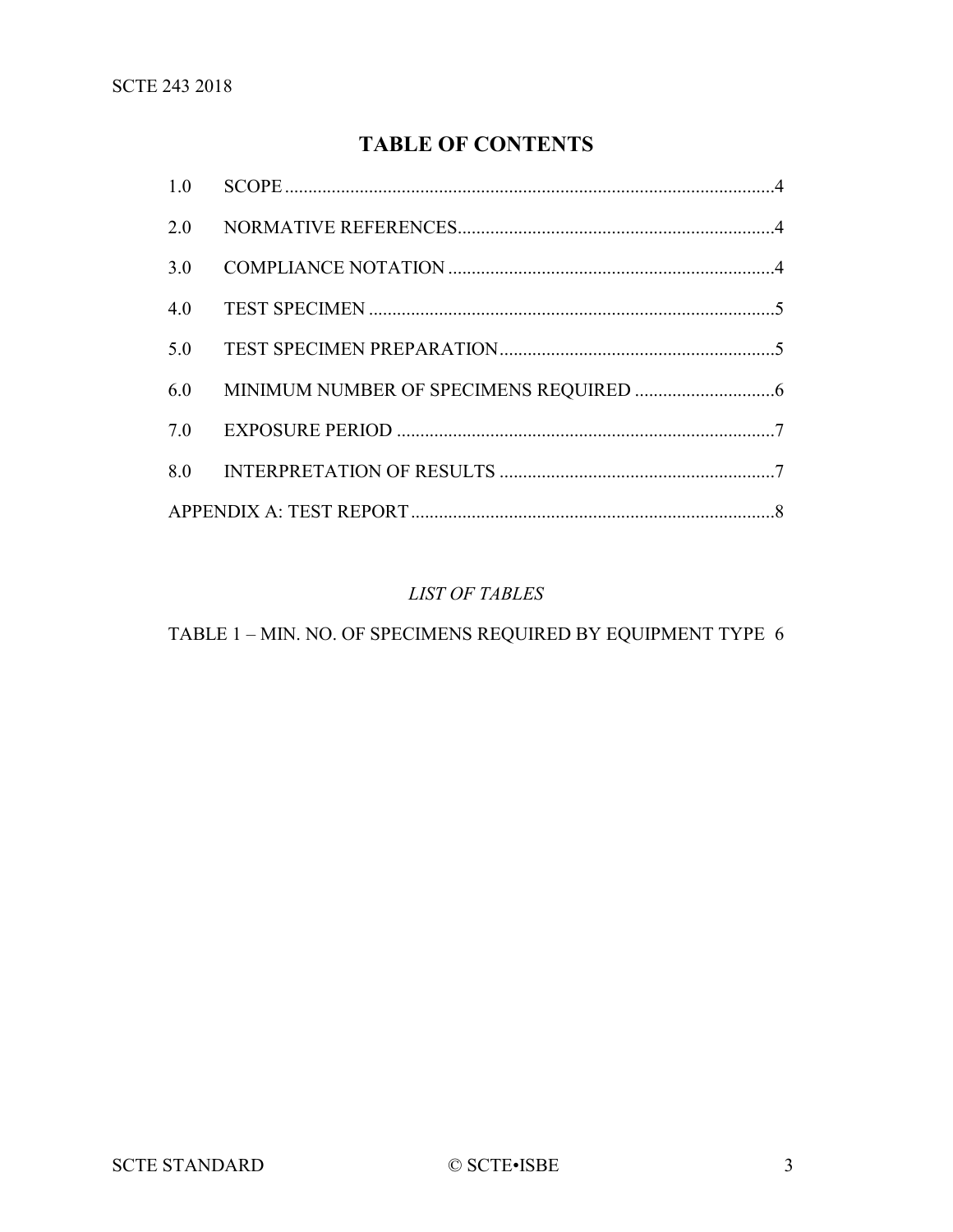#### <span id="page-3-0"></span>**1.0 SCOPE**

This document is identical to SCTE 143 2013 except for informative components which may have been updated such as the title page, NOTICE text, headers and footers. No normative changes have been made to this document.

This test method provides guidelines for salt spray testing of broadband communications equipment.

#### <span id="page-3-1"></span>**2.0 NORMATIVE REFERENCES**

The following documents contain provisions, which, through reference in this text, constitute provisions of the standard. At the time of Subcommittee approval, the editions indicated were valid. All standards are subject to revision; and while parties to any agreement based on this standard are encouraged to investigate the possibility of applying the most recent editions of the documents listed below, they are reminded that newer editions of those documents may not be compatible with the referenced version.

2.1 Standards from other Organization

ASTM B 117-07, Standard Practice for Operating Salt Spray (Fog) Apparatus

| "SHALL"      | This word or the adjective "REQUIRED" means that the item is an          |  |  |
|--------------|--------------------------------------------------------------------------|--|--|
|              | absolute requirement of this specification.                              |  |  |
| "SHALL NOT"  | This phrase means that the item is an absolute prohibition of this       |  |  |
|              | specification.                                                           |  |  |
| "SHOULD"     | This word or the adjective "RECOMMENDED" means that there may            |  |  |
|              | exist valid reasons in particular circumstances to ignore this item, but |  |  |
|              | the full implications should be understood and the case carefully        |  |  |
|              | weighted before choosing a different course.                             |  |  |
| "SHOULD NOT" | This phrase means that there may exist valid reasons in particular       |  |  |
|              | circumstances when the listed behavior is acceptable or even useful,     |  |  |
|              | but the full implications should be understood and the case carefully    |  |  |
|              | weighed before implementing any behavior described with this label.      |  |  |
| " $MAX"$     | This word or the adjective "OPTIONAL" means that this item is truly      |  |  |
|              | optional. One vendor may choose to include the item because a            |  |  |
|              | particular marketplace requires it or because it enhances the product,   |  |  |
|              | for example; another vendor may omit the same item.                      |  |  |

#### <span id="page-3-2"></span>**3.0 COMPLIANCE NOTATION**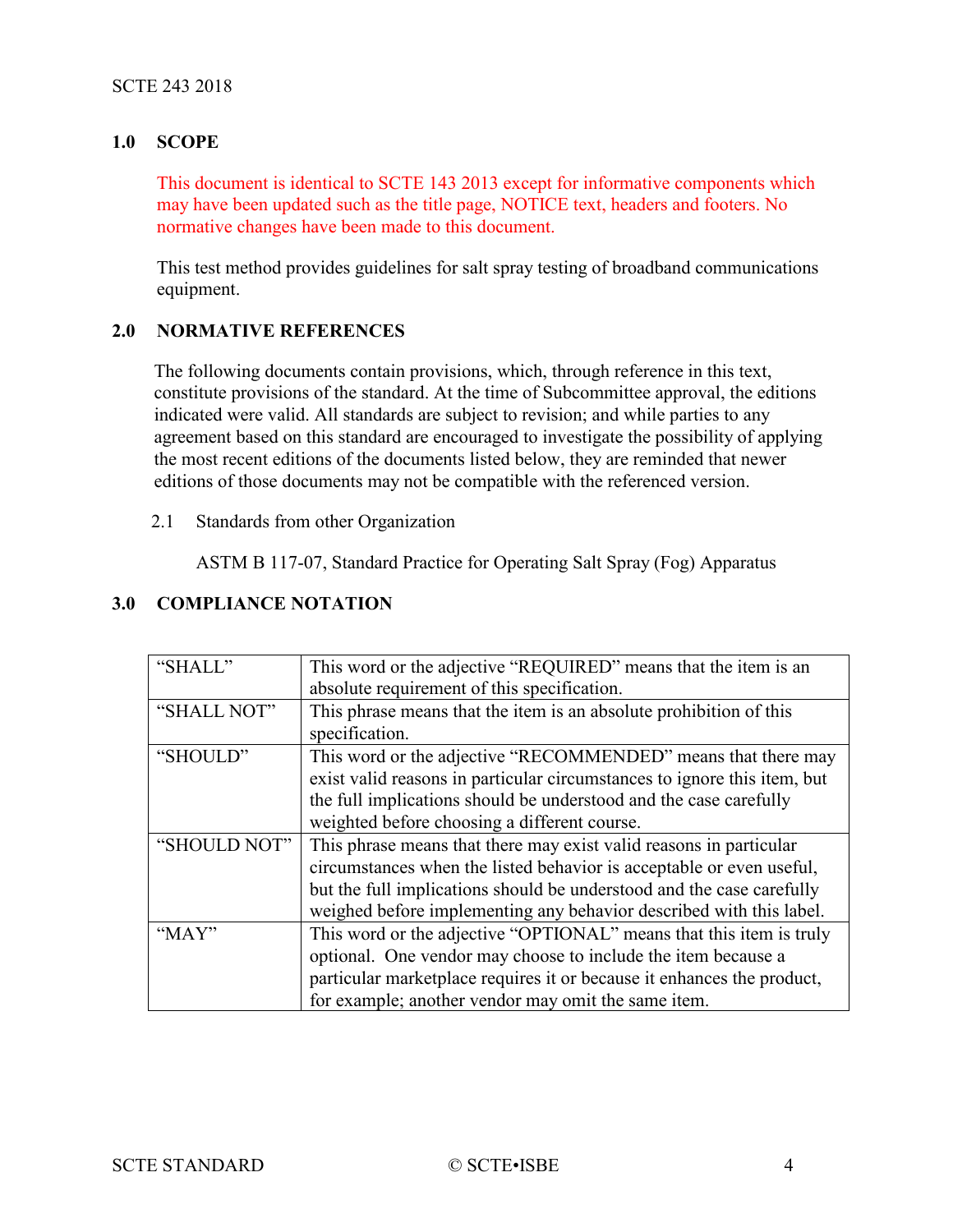#### <span id="page-4-0"></span>**4.0 TEST SPECIMEN**

- 4.1 Examples of typical test specimens are: RF amplifier, fiber optic node, tap, splitter, F connector, etc.
- 4.2 Non-signal passing hardware may be tested as well such as: steel pole line strand, strand clamps, or drop hardware.

#### <span id="page-4-1"></span>**5.0 TEST SPECIMEN PREPARATION**

- 5.1 Specimens to be tested shall be assembled with all components per manufacturer's instructions. For example, torque housing bolts to specified torque.
- 5.2 If the specimen has ports, they shall be sealed to prevent moisture and/or salt ingress during the test.
- 5.3 If applicable, the specimens to be tested must be installed and oriented in the salt spray chamber as they would typically be installed and oriented in the field. If the specimen has ports, the ports shall point to the direction on the chamber spray nozzle.
- 5.4 Specimens to be tested shall be supported by non-reactive support apparatus.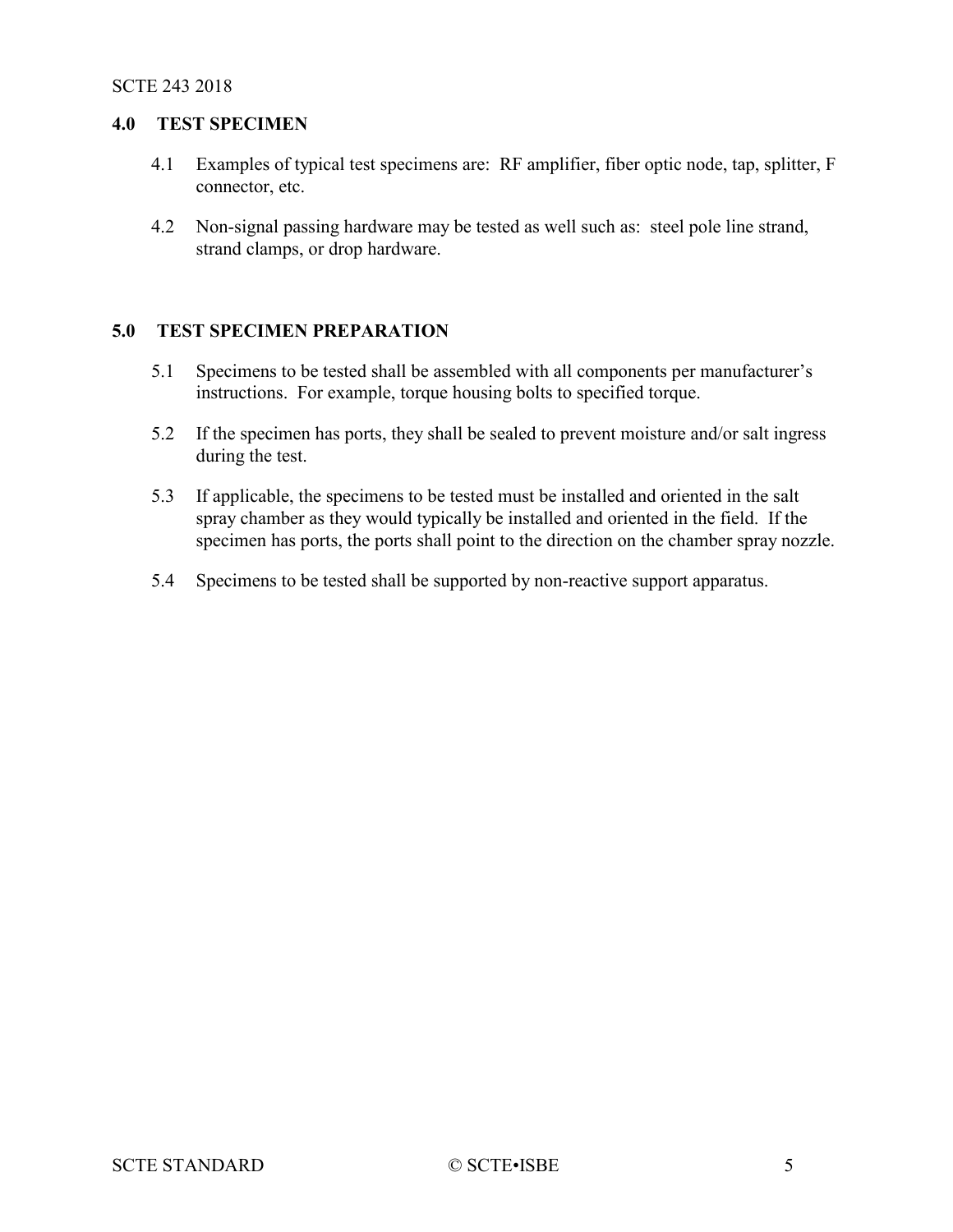#### SCTE 243 2018

# <span id="page-5-0"></span>**6.0 MINIMUM NUMBER OF SPECIMENS REQUIRED**

The following table specifies the minimum number of specimens required in the salt spray chamber during a specified test period:

| <b>EQUIPMENT TYPE</b>                                 | <b>MIN. # OF SPECIMENS</b><br><b>IN CHAMBER</b> |
|-------------------------------------------------------|-------------------------------------------------|
| <b>ACTIVES</b>                                        |                                                 |
| amplifiers/nodes                                      |                                                 |
| line extenders                                        |                                                 |
| bridgers                                              | 1                                               |
| directional couplers                                  | 1                                               |
| house amps                                            | 1                                               |
| <b>PASSIVES</b>                                       |                                                 |
| taps                                                  | 5                                               |
| $F-81s$                                               | 5                                               |
| connectors-HL                                         | 5                                               |
| Connectors, drop                                      | 5                                               |
| splitters-include mounting hardware & ground wire     | 5                                               |
| ground blocks-include mounting hardware & ground wire | 5                                               |
| hardware-non signal passing                           | 5                                               |
| pole line-strand, strand clamps                       | 5                                               |
| cable-drop                                            | 5                                               |

<span id="page-5-1"></span>**Table 1 – Min. No. of Specimens Required by Equipment Type**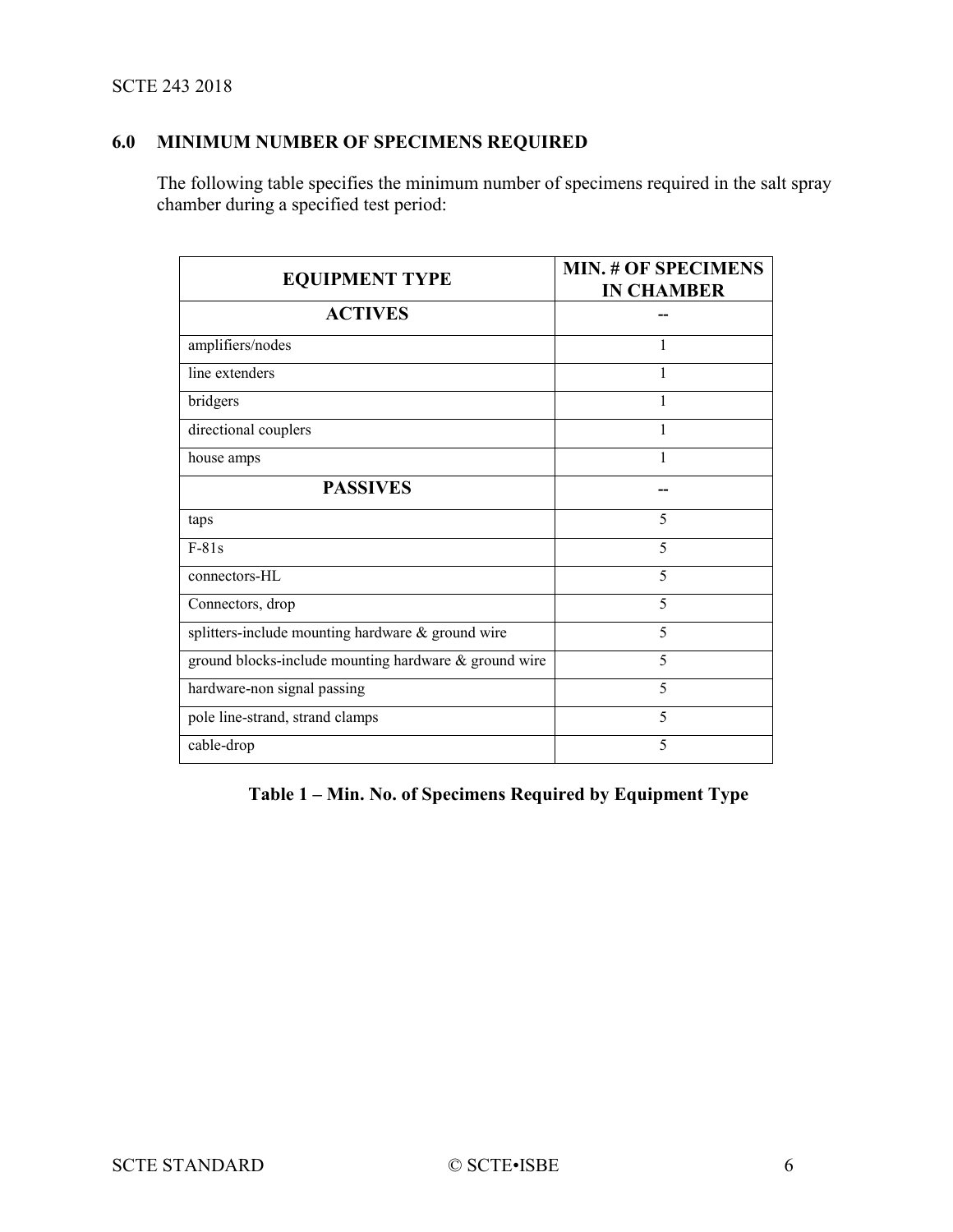#### <span id="page-6-0"></span>**7.0 EXPOSURE PERIOD**

The specimen shall be exposed to the salt fog, created and maintained per ASTM B117-07, Standard Practice for Operating Salt Spray (Fog) Apparatus. The exposure time shall be defined in the equipment specifications.

## <span id="page-6-1"></span>**8.0 INTERPRETATION OF RESULTS**

The end user shall interpret the results of the salt spray test with the understanding that this is a comparative test and not representative of real world environmental conditions nor correlative to corrosion that would occur in said environment.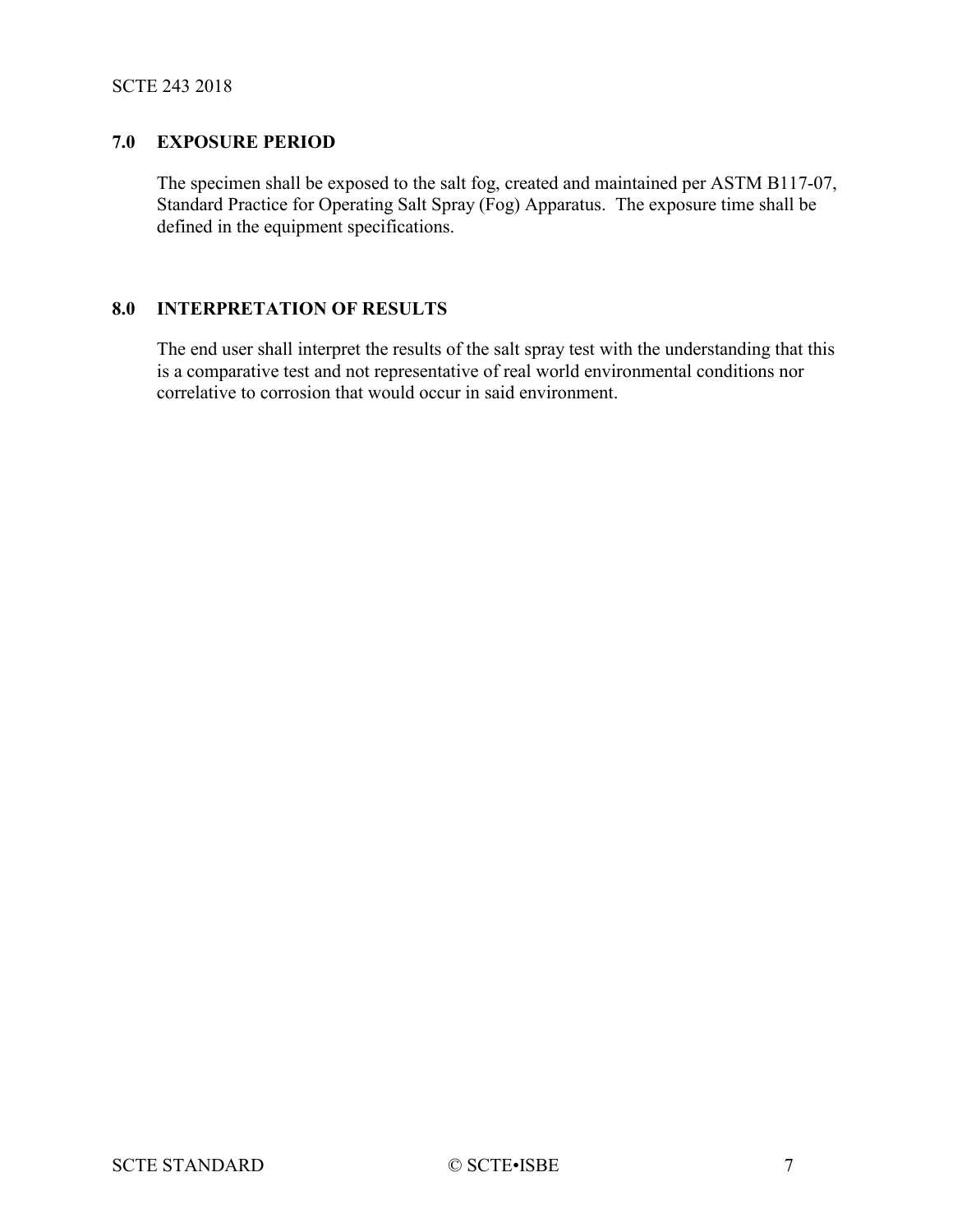## <span id="page-7-0"></span>**APPENDIX A: TEST REPORT**

# **Device(s) under test (specimen):**

| Equipment            | <b>Manufacturer:</b> |  |
|----------------------|----------------------|--|
| Type:                |                      |  |
| <b>Model Number:</b> | <b>Serial</b>        |  |
|                      | number:              |  |
| Qty of DUTs in       | Size of DUT:         |  |
| chamber:             |                      |  |

## **Test equipment/apparatus:**

| <b>Description</b> | <b>Manufacturer</b> | <b>Model</b>  | <b>Serial</b> | Calibration |
|--------------------|---------------------|---------------|---------------|-------------|
|                    |                     | <b>Number</b> | <b>Number</b> | Date        |
|                    |                     |               |               |             |
|                    |                     |               |               |             |
|                    |                     |               |               |             |
|                    |                     |               |               |             |
|                    |                     |               |               |             |
|                    |                     |               |               |             |
|                    |                     |               |               |             |
|                    |                     |               |               |             |

# **Chamber Operational Parameters:**

|                            | Recording |
|----------------------------|-----------|
| <b>Salt solution</b>       |           |
| composition                |           |
| <b>Exposure zone</b>       |           |
| temperature in             |           |
| $\rm ^oC(F)$               |           |
| <b>Volume of salt</b>      |           |
| solution                   |           |
| collected in               |           |
| $ml/hr/80$ cm <sup>2</sup> |           |
| $(12.4 \text{ in}^2)$      |           |
| <b>Specific</b>            |           |
| gravity of                 |           |
| solution                   |           |
| collected at               |           |
| 35°C (95°F)                |           |
| pH of solution             |           |
| collected                  |           |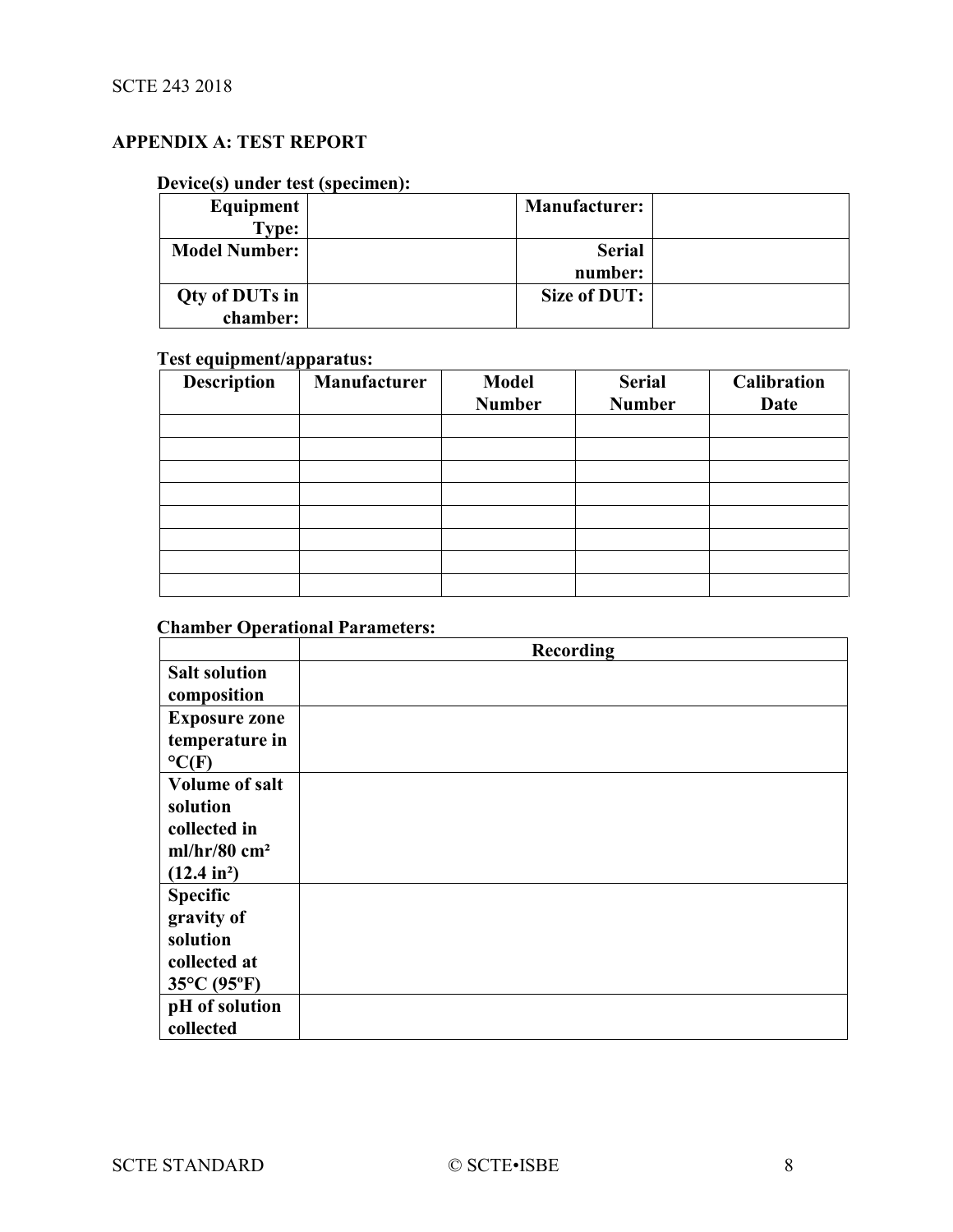# **DUT(s) pre-test preparation:**

|                              | <b>Description</b> |
|------------------------------|--------------------|
| <b>Method of Cleaning</b>    |                    |
| <b>Method of</b>             |                    |
| supporting/suspending        |                    |
| <b>DUT</b> in chamber        |                    |
| <b>Protection method (as</b> |                    |
| required)                    |                    |
| Any other additional         |                    |
| pre-test preparation         |                    |

## **Additional Parameters:**

|                      | <b>Recording</b> |
|----------------------|------------------|
| <b>Exposure</b>      |                  |
| period (in           |                  |
| hours)               |                  |
| <b>Interruptions</b> |                  |
| in exposure,         |                  |
| cause, and           |                  |
| length of time       |                  |

# **DUT(s) post-test preparation:**

|                  | <b>Description</b> |
|------------------|--------------------|
| <b>Method of</b> |                    |
| <b>Cleaning</b>  |                    |
| Any other        |                    |
| additional       |                    |
| post-test        |                    |
| preparation      |                    |